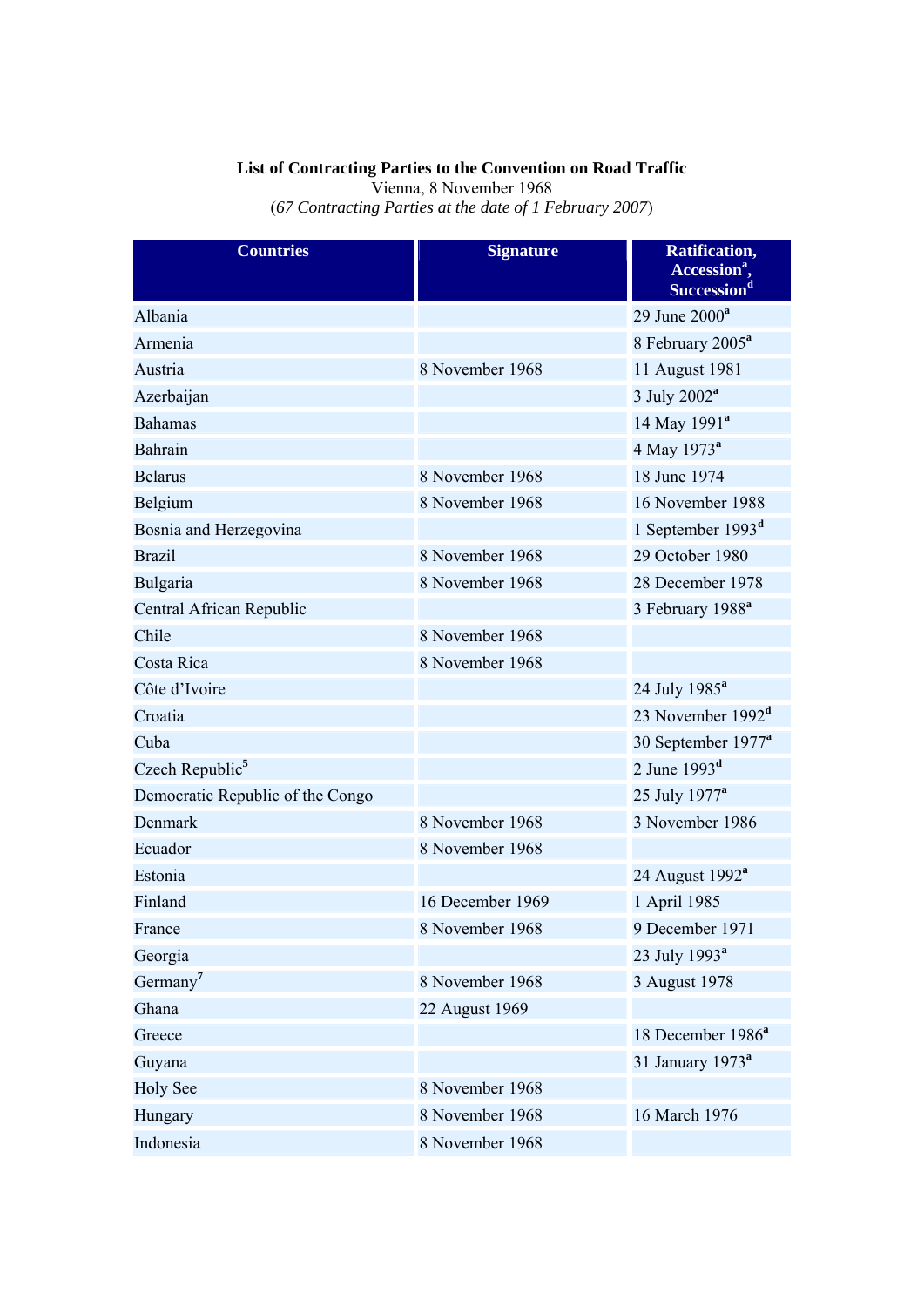| <b>Countries</b>           | <b>Signature</b> | Ratification,<br>Accession <sup>a</sup> ,<br>Succession <sup>d</sup> |
|----------------------------|------------------|----------------------------------------------------------------------|
| Iran (Islamic Republic of) | 8 November 1968  | 21 May 1976                                                          |
| Israel                     | 8 November 1968  | 11 May 1971                                                          |
| Italy                      | 8 November 1968  | 2 October 1996                                                       |
| Kazakhstan                 |                  | 4 April 1994 <sup>a</sup>                                            |
| Kuwait                     |                  | 14 March 1980 <sup>a</sup>                                           |
| Kyrgyzstan                 |                  | 30 August 2006 <sup>a</sup>                                          |
| Latvia                     |                  | 19 October 1992 <sup>a</sup>                                         |
| Liberia                    |                  | 16 September 2005 <sup>a</sup>                                       |
| Lithuania                  |                  | 20 November 1991 <sup>a</sup>                                        |
| Luxembourg                 | 8 November 1968  | 25 November 1975                                                     |
| Mexico                     | 8 November 1968  |                                                                      |
| Moldova                    |                  | 26 May 1993 <sup>a</sup>                                             |
| Monaco                     |                  | 6 June 1978 <sup>a</sup>                                             |
| Mongolia                   |                  | 19 December 1997 <sup>a</sup>                                        |
| Montenegro                 |                  | 23 October 2006 <sup>d</sup>                                         |
| Morocco                    |                  | 29 December 1982 <sup>a</sup>                                        |
| Niger                      |                  | 11 July $1975^a$                                                     |
| Norway                     | 23 December 1969 | 1 April 1985                                                         |
| Pakistan                   |                  | 19 March 1986 <sup>a</sup>                                           |
| Peru                       |                  | 6 October 2006 <sup>a</sup>                                          |
| Philippines                | 8 November 1968  | 27 December 1973                                                     |
| Poland                     | 8 November 1968  | 23 August 1984                                                       |
| Portugal                   | 8 November 1968  |                                                                      |
| Republic of Korea          | 29 December 1969 |                                                                      |
| Romania                    | 8 November 1968  | 9 December 1980                                                      |
| <b>Russian Federation</b>  | 8 November 1968  | 7 June 1974                                                          |
| San Marino                 | 8 November 1968  | 20 July 1970                                                         |
| Senegal                    |                  | 16 August 1972 <sup>a</sup>                                          |
| Serbia                     |                  | 12 March $2001d$                                                     |
| Seychelles                 |                  | 11 April 1977 <sup>a</sup>                                           |
| Slovakia                   |                  | 1 February 1993 <sup>d</sup>                                         |
| Slovenia                   |                  | 6 July $1992d$                                                       |
| South Africa               |                  | 1 November 1977 <sup>a</sup>                                         |
| Spain                      | 8 November 1968  |                                                                      |
| Sweden                     | 8 November 1968  | 25 July 1985                                                         |